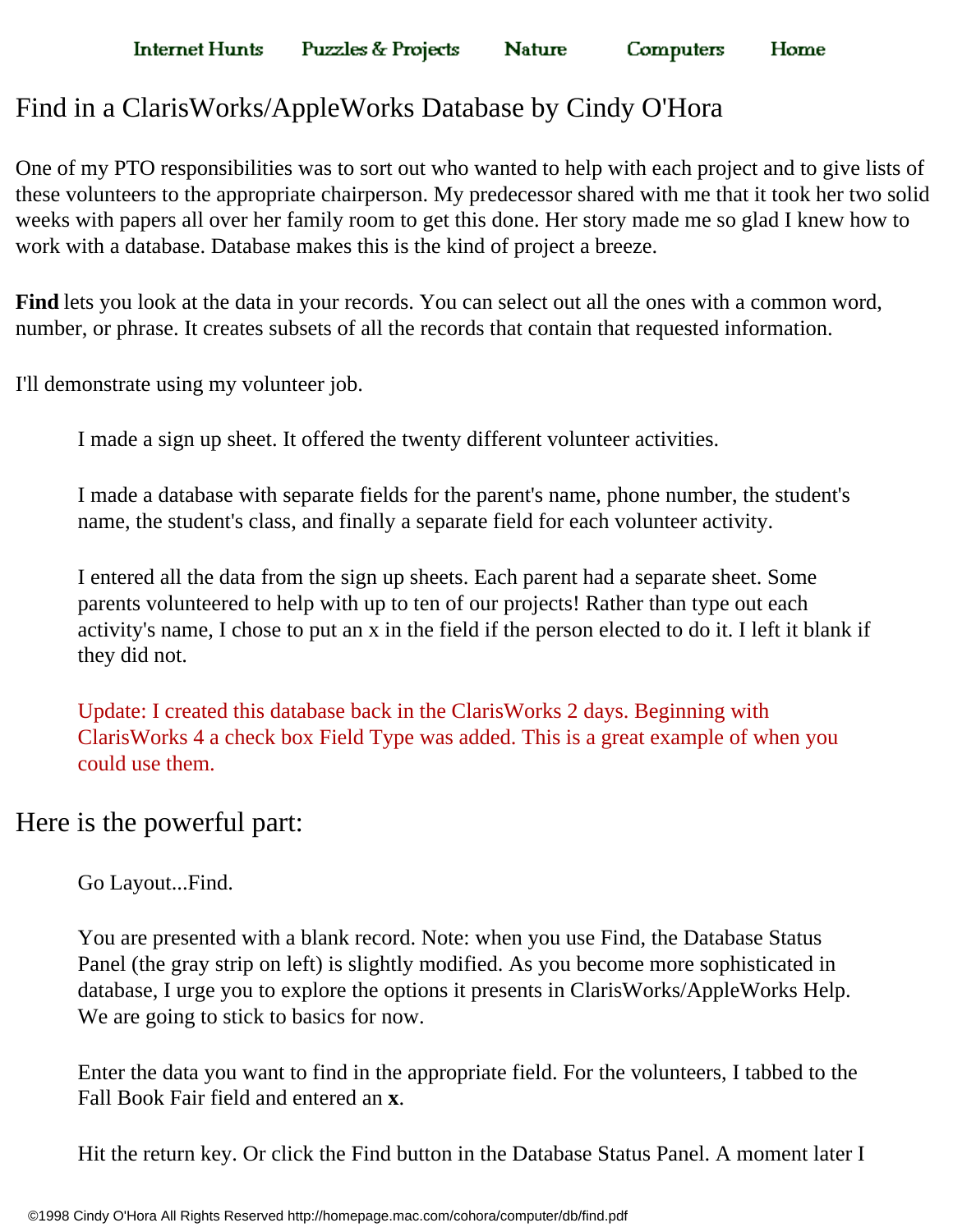was presented with a list of all the folks who said they'd help with the book fair.

In the Database Status Panel, I have a report. It shows that of the 50 people who had offered to volunteer for the school, ten wanted to help with the book fair.

#### **To print the result.**

I created a new layout which reported just the basic personal info like name, phone, student name. I called it "Chair Report". (This is optional! I could just print the report, but there would be all those extra event fields. I hate to waste ink and paper! More about New Layouts in another tip.)

I switched to that layout by going Layout...Chair report and printed the subset list.

# **I titled each subset** before I printed it.

- 1. Go View...Page View.
- 2. Use Format ... Insert Header.
- 3. Enter the title. Fall Book Fair

**4. I returned to my original layout** by going Layout...Layout 1.

5. I still had only a sub list of those who offered to help in the Fall Book Fair.

# **To see all the records in the database again: Go Organize .. Show All Records.**

Sometimes, no lots of times, people forget to Organize .. Show All Records. When they Find again the database looks only within the records located in the last Find. Typically, you get no records as a result. Just a blank page. Do not panic. If you entered the records and saved it is still there.

Go Organize...Show All Records. Now try your next Find again.

**You might elect to save the subsets.** Go **[File... Save As](http://homepage.mac.com/cohora/computer/saveas.pdf)** and name each one appropriately. I don't do this. I find it too easy to "refind" if I need the information. In fact, several chairpersons lost their lists and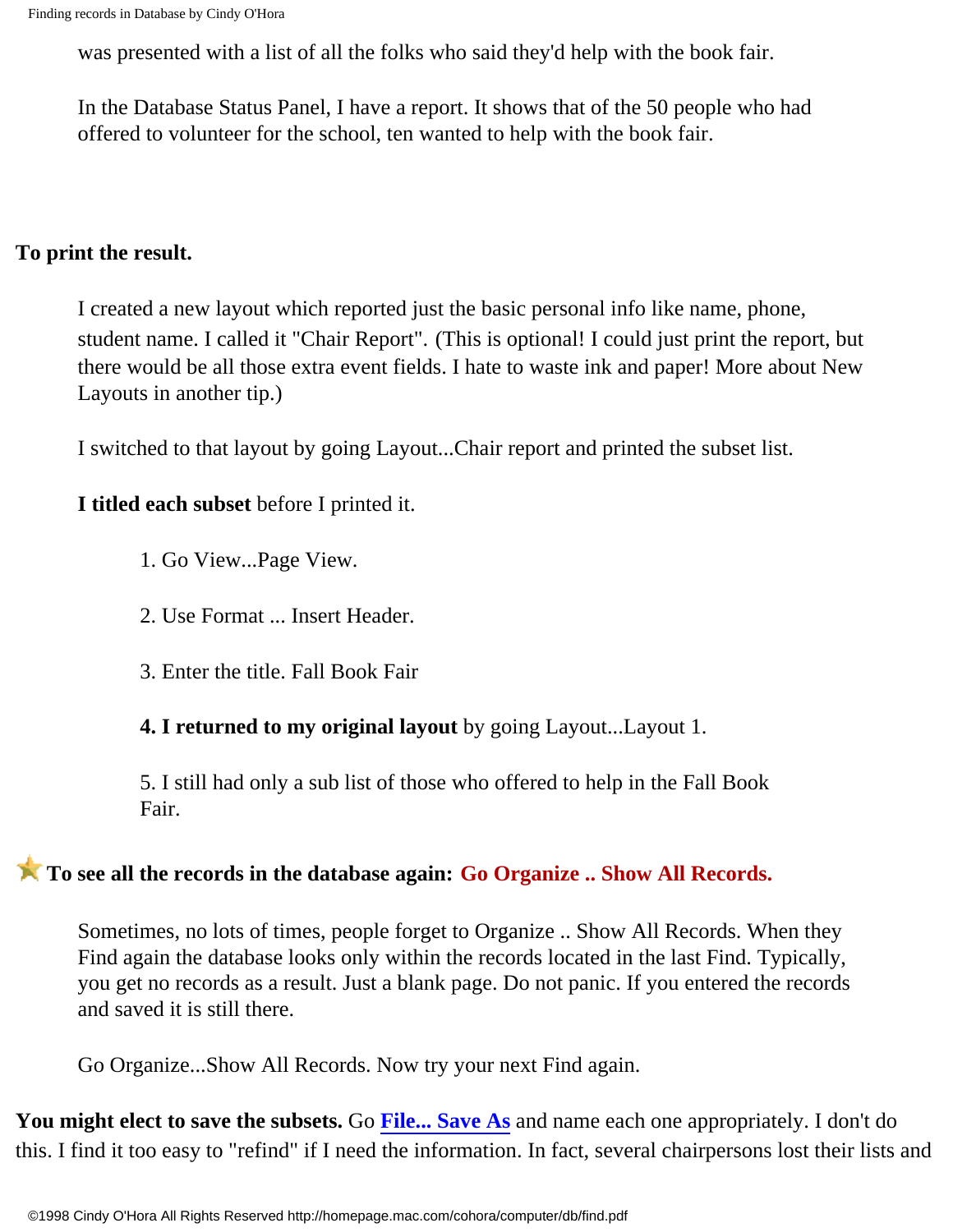Finding records in Database By Cindy O'Hora

came to me months later. They asked if I had saved a photocopy. I told them no. *(You should have seen them pale.)* But I gave them a new one in about two minutes. I could not have run the PTO without CW/AW database.

One improvement I could have made would have been to import the school phone directory database, rather than enter all the personal data from scratch. Yes, I would have gotten a lot of folks who did not volunteer. I could easily delete them from the volunteer database. If I ever do this again, that is just what I'll do.  $;-$ 

# **When would I ever really use this?**

# Digital address book

Find makes it very easy to use a digital address book. If I need Aunt Tillie's address, I go Layout... Find, type her name in the name field and up she pops. This is much faster than scrolling down through the list. You could also find all the family that lives in North Carolina or in a particular zip code by entering that data in the appropriate field in Find.

# Event organization

The guidance counselor at school was having a career day for the sixth graders. She offered multiple speakers for the sixth graders to hear. They had to choose four from the list. She came to me with her problem and 120 sheets of wishes. In a few minutes, she was entering in a database and had her student/speaker lists in no time. Thanks to database she could easily give each teacher with a list of kids to expect for each presentation along with a list to each student of where they were to go.

# Do I have one of those?

Organize your collection of books (card catalog), Hummels, cds, plants, baseball cards, kid's sports program, charity event donors or quotes using database. Now you can harness Find to locate individuals in a flash.

# Book survey

For the Read Across America event at a local school, I offered to conduct a favorite book survey. I made a database with the fields: title, author, teacher, boy or girl & grade. About 300 kids participated. I entered the individual votes in records. I harnessed Find to obtain the results. Using database meant I could Find: the girls' favorite book, the 3rd grade's favorite book, the favorite book in an individual teacher's class and the whole school's favorite author - EASILY!